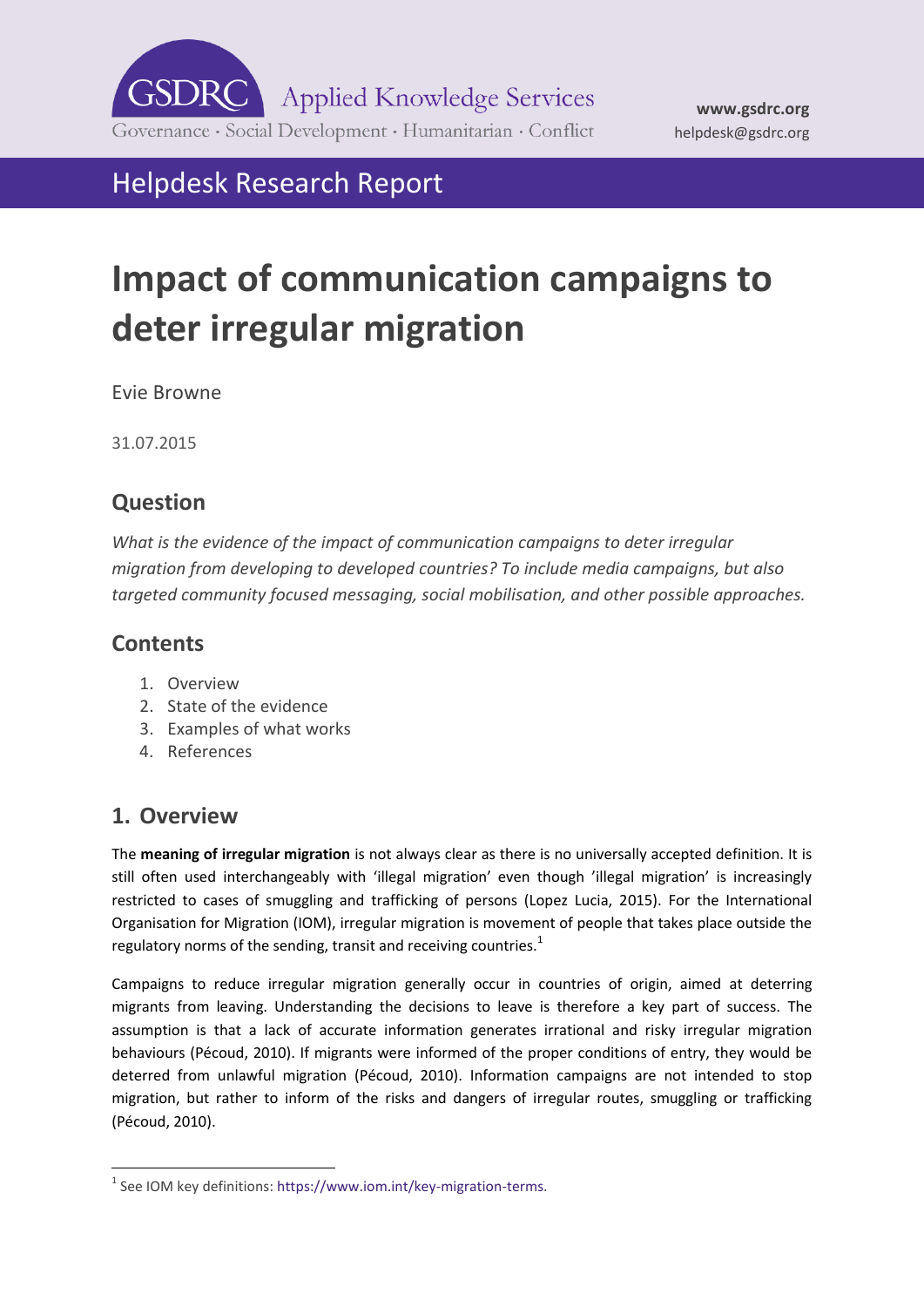There is **extremely little evidence** on the impact and effectiveness of these campaigns. This report found no publically available evaluations of information campaigns. There is some information on the types of campaigns in existence and on what they do, but there is very little information on whether they are effective. Even where they are evaluated, showing a chain of causality between a specific programme and reduced migration is difficult (European Migration Network, 2012). It is almost impossible to track any reduction in the number of illegal departures (Heller, 2014). There is a strong anecdotal narrative in the literature that information campaigns have very limited effect on migrants' decisions to leave, as other factors play a more important role in this decision. Conditions of poverty, inequality, conflict and lack of economic opportunities at home, and reports from trusted social networks about conditions abroad, play a much stronger role in migrant decision-making.

The factors which may improve effectiveness of information campaigns are:

- Trust in the information received. Many potential migrants do not trust information disseminated through mass media / official channels.
- Targeting at specific groups of migrants.
- Real-life testimonies from returned migrants.
- Repeated messaging rather than one-off campaigns.
- Integration into broader migration policies and campaigns, including directing migrants to legal opportunities.

Some information campaigns are about informing migrants of how to stay safe during a journey, not necessarily aiming to deter them from leaving (Carling & Hernández‐Carretero, 2011). Some campaigns are aimed at host communities, to sensitise them to the needs of migrants to help promote tolerance. This report does not include these types of campaigns. This report also excludes trafficking, as this is a standalone subset of illegal migration. The overall literature on migration is quite gender-sensitive, but within the literature on irregular migration, the most gendered focus is on trafficking of women and girls. There is less gender focus in the broader literature on irregular migration.

An older report produced by GSDRC also reviews information campaigns and migration<sup>2</sup>. The current report therefore only looks at publically available literature published since 2008.

# <span id="page-1-0"></span>**2. State of the evidence**

The overall evidence base on effectiveness of irregular migration policy and practice is weak (EMN, 2012). Policy-making currently relies on partial information rather than rigorous measurement and analysis (Koser & McAuliffe, 2013). Few programmes on irregular migration have been evaluated (EMN, 2012). This report found no public evaluations of information programmes published since 2008. There is some information on the types of campaigns in existence and on what they do, but there is very little information on whether they are effective.

Even where they are evaluated, it can be hard to show a chain of causality between a specific programme and reduced migration (EMN, 2012). The real measure of impact would be a reduction in the number of

<sup>-</sup><sup>2</sup> Mcloughlin, C. (2008) Information Campaigns and Migration. Birmingham, UK: GSDRC, University of Birmingham.<http://www.gsdrc.org/docs/open/HD529.pdf>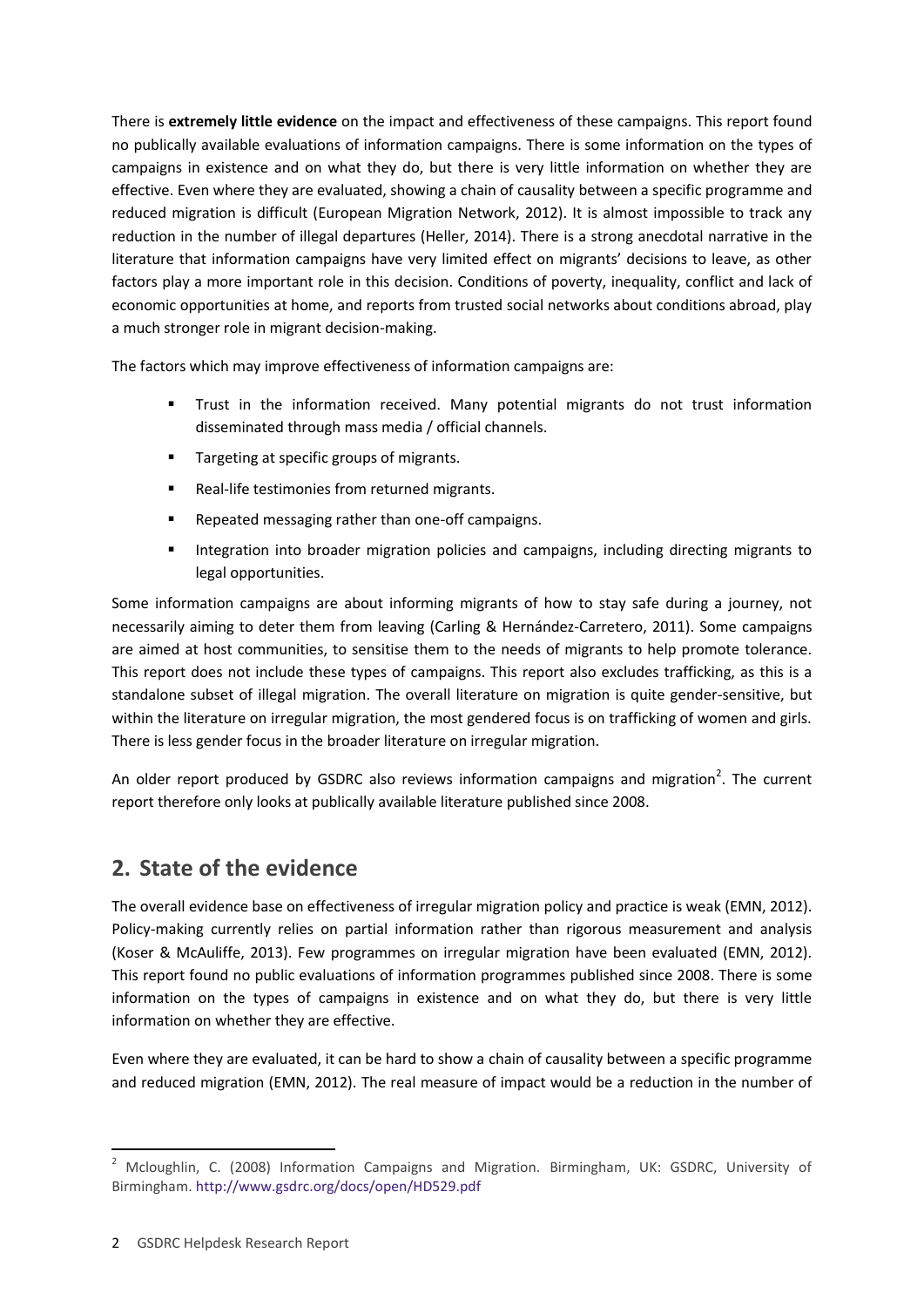illegal departures, but this is almost impossible to track (Heller, 2014). **Types of measureable impacts** include (Heller, 2014):

- Levels of awareness and information retention
- Changes in perceptions
- **•** Changes in attitudes
- Changes in behaviour

There are also methodological problems with trying to collect data from irregular migrants, who may be difficult to contact and fear speaking to the authorities (Koser & McAuliffe, 2013). Irregular migrants may misrepresent their motivations for migrating, deliberately or not, trying to rationalise their decision (Koser & McAuliffe, 2013). Research in Pakistan found that interviewing family members of migrants was more successful and less sensitive than trying to contact migrants themselves (Koser & McAuliffe, 2013).

The literature suggests that **other interventions and factors** play a stronger role in determining whether people migrate. The unchanged social, political and economic conditions at home are the overriding factors which may influence these decisions (Heller, 2014). The presence of social networks in destination countries is perhaps the most important variable (Koser & McAuliffe, 2013). Some authors find it unlikely that information campaigns will have any effect on decisions to migrate. Risk information does not seem to change decisions to migrate, as the perceived opportunity abroad continues to outweigh the risks (Heller, 2014), and the most trusted information comes from social networks, not government sources (Kosnick, 2014). The literature is fairly clear that the causes of irregular migration are not lack of information about the dangers, as information interventions assume, but poverty, conflict and lack of opportunities, which information interventions do not address. These factors may be beyond the reach of policymakers.

## **3. Examples of what works**

-

Campaigns to deter irregular migration are usually targeted at potential migrants in their country of origin, before they have made the decision to leave. Understanding reasons for leaving are therefore a key part of creating a successful campaign (Koser & McAuliffe, 2013). However, there is a lack of empirical information on migrants' reasons to leave (Koser & McAuliffe, 2013).

Information campaigns which warn of the risks of migrating irregularly have proven most effective when they are targeted at particular 'at-risk' groups; have specific goals; are repeated; and are part of a wider strategy (EMN, 2012). This study synthesises reports on EU countries' information campaigns.

The UNHCR (2011) has produced some **guidelines** on protecting refugees and mixed migration, which include practical examples of what works. The chapter on information campaigns suggests that (p.264- 266):

 Information campaigns are most effective when they target the entire community rather than only potential migrants, since decisions to leave a home country are generally based on, and supported by, a family or community<sup>3</sup>.

 $3$  This contradicts the findings from EMN (2012). It is unclear where evidence is stronger.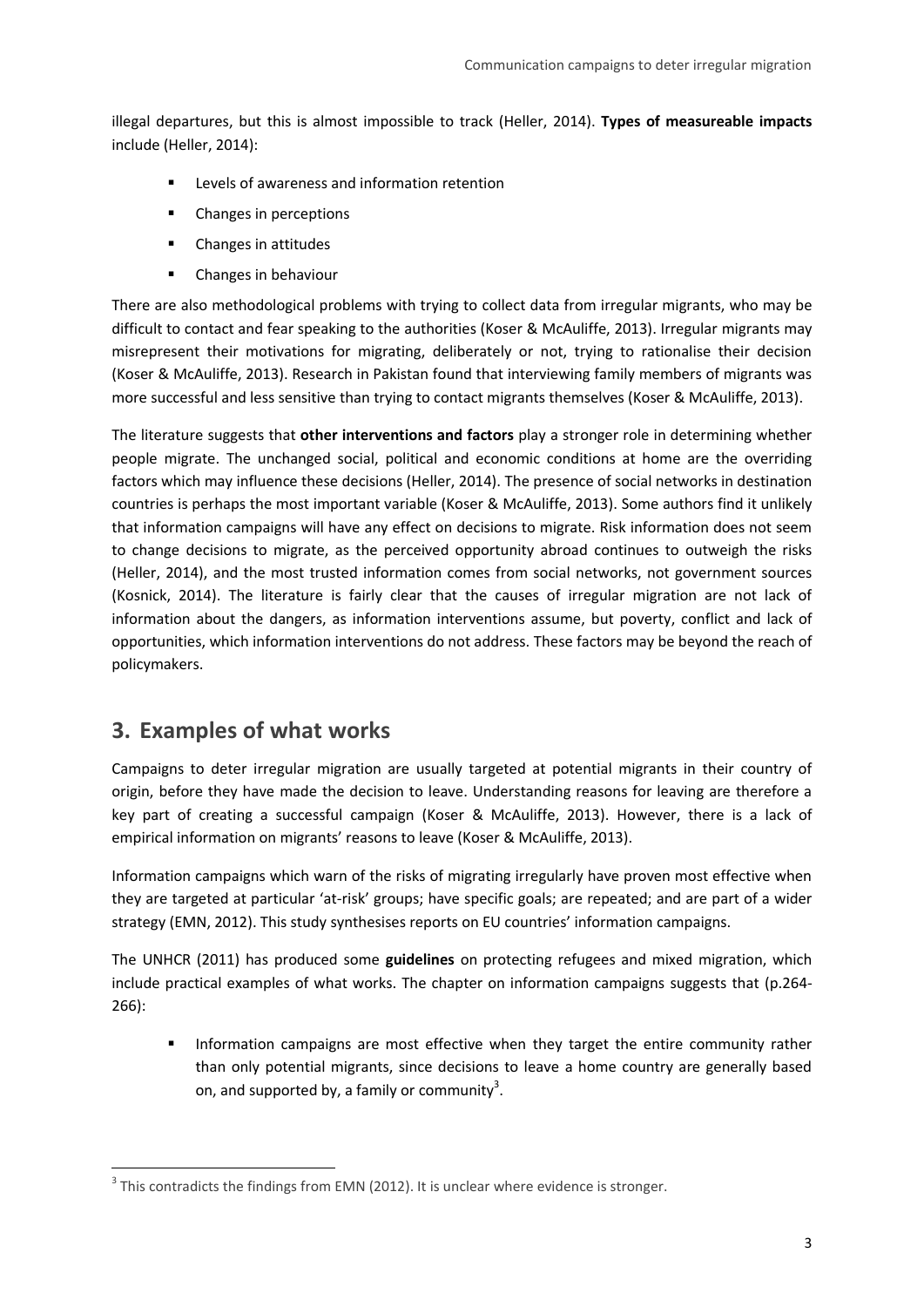- Information campaigns must not discourage legitimate refugees or asylum seekers. Raising awareness about legal migration opportunities, where they exist, can increase the effectiveness of information campaigns.
- Mass media campaigns, using radio or television, can address large audiences of different profiles and backgrounds.
- Discussion sessions and theatre productions may reach fewer persons, but they offer a more in-depth opportunity to discuss, exchange ideas and persuade individuals to change their minds.
- "Catch-phrase messages" are useful for attracting the attention of the audience and providing information on complex matters in a direct and memorable manner. The language of these messages can also be tailored to the culture of the audience.
- Real-life testimonies can render information more accessible and intelligible.
- Using celebrities or high-profile individuals to convey messages can help establish trust, reach the target audience, and raise difficult and sometimes contentious issues.

Their main **lessons** for stakeholders are:

- Disseminate information, education and communication materials to inform individuals of the risks of irregular movements, including human trafficking and smuggling.
- Use simple targeted messages that are age, gender and culture sensitive and translated into appropriate languages to reach a wide audience.
- Encourage the involvement of persons who have experienced hazardous journeys to help influence individual choices and shift attitudes of host communities.
- Include contact details for support services in information leaflets, as well as the rights and obligations of persons on the move and available international protection and legal migration options.
- Initiate awareness-raising activities on the plight of refugees and the protection needs of persons travelling within mixed movements.
- Involve law enforcement, government officials, politicians and local communities in information strategies, and encourage open debate to identify outcomes for persons travelling within mixed movements.
- Cooperate with relevant actors on developing information campaigns in countries of origin, transit and destination.

The remainder of the report contains case study examples of information campaigns, but none of these have been evaluated and there is little indication of impacts.

A series of evaluations of information campaigns in a range of countries concluded that their impact is at best neutral (UK Home Office, 2004, cited in Koser & McAuliffe, 2013). Some of the **problems encountered** were:

- Potential migrants did not trust information from governments and international organisations.
- Dissemination was extremely difficult, often not reaching beyond the capital city.
- Practical issues concerning translation, illiteracy, and access.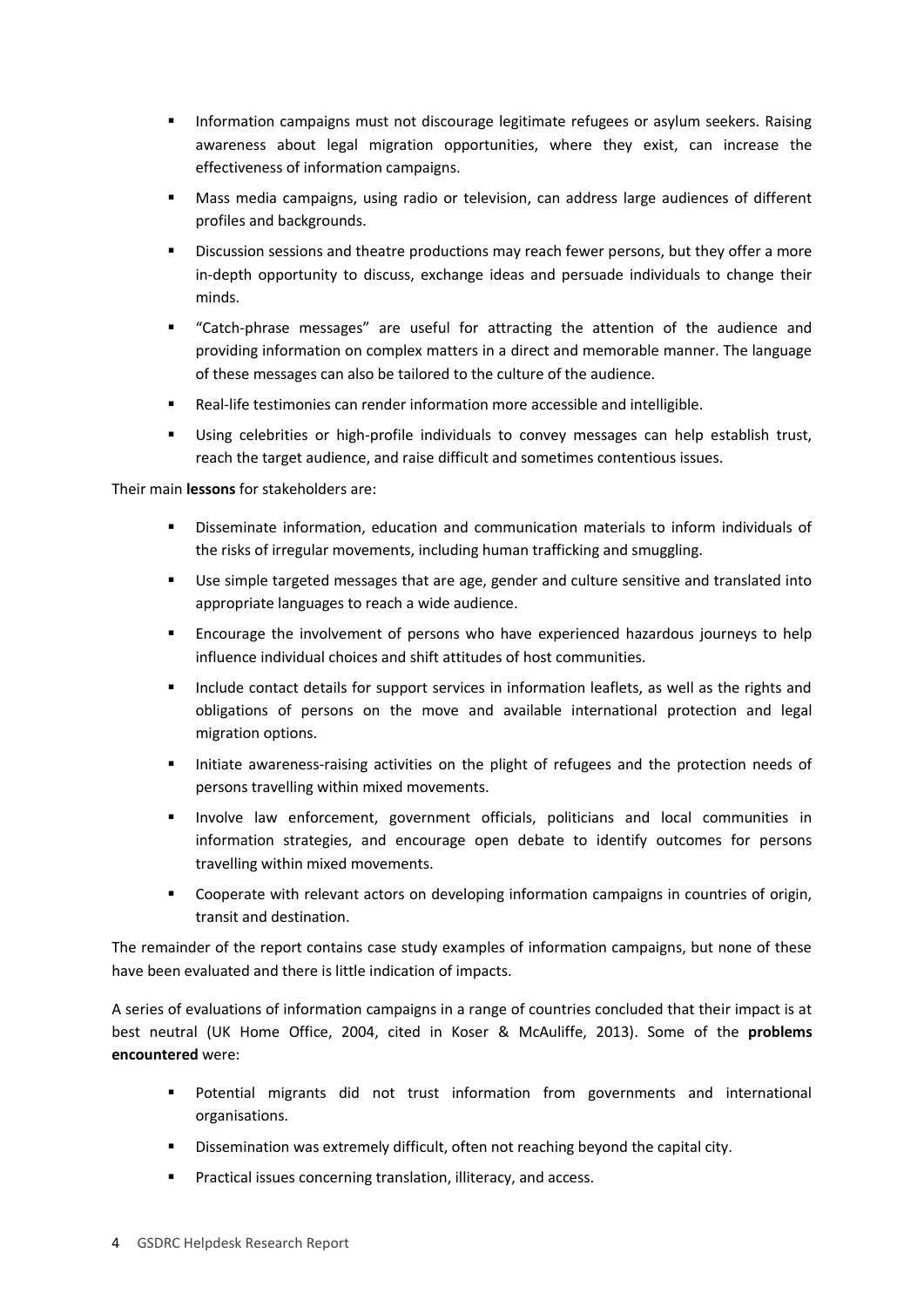Policies and procedures change so quickly that information campaigns were quickly out of date.

The International Organization for Migration has supported several external evaluations of its irregular migration programmes. These are available on request<sup>4</sup>.

The IOM/EC AENEAS funded regional project 'Capacity building, information and awareness raising towards orderly migration in the **Western Balkans**' promoted safe migration within and from Albania, Bosnia & Herzegovina (BiH), Croatia, the former Yugoslav Republic of Macedonia, Kosovo, Montenegro and Serbia. The project started in February 2008 and closed down in January 2010, and an external evaluation (Verduijn, 2010) reports that the information campaign component was 'generally successful'. Its approach hinged on establishing Migrant Service Centres, which provided information and services to potential migrants, usually housed within state public employment services. Staff provided individual advice and assistance, largely the provision of information rather than, for example, job opportunities or referrals. 40 country fact sheets are regularly updated and distributed to MSC visitors, along with individual advice. A media campaign used newspapers, TV and radio spots to advertise the MSC services, which seemed to increase numbers of visitors directly after a campaign. Other project components included capacity building and policy development. The evaluation of the project's effectiveness states that the MSCs have been successful in reaching out to unemployed people (potential migrants). It suggests that there is a high demand for these kinds of services and information. However, anecdotal evidence suggests that very few of the MSC visitors actually manage to use the legal channels described in the fact sheets and move abroad.

The Safe Journey Information Campaign project, implemented in **Zimbabwe** between 2005 and 2010, was started in order to raise public awareness, particularly among youth, on safe and legal migration and the potential risks associated with irregular migration. The external evaluation (Development Data, 2011) found that illegal migration continues, with the most cited reason being to find employment. Respondents showed a higher awareness level of potential risks of illegal migration, such as sexual abuse, and a higher awareness of safe migration rules and regulations. The most successful materials used in this project were "edutainment", information education and communication tools, and radio shows. The evaluation concludes that the programme was successful in raising awareness levels.

The IOM **Kenya** project "Horn/Gulf of Aden/Yemen: Improving Protection of Migrants – Phase III" was implemented from October 2012 to September 2013. It was managed by IOM Kenya, and aimed at providing services to migrants, improving regional coordination and cooperation among stakeholders, as well as awareness raising and capacity building. These measures include: distributing education materials, posting warning posters, broadcasting radio programmes, carrying out community dialogue workshops, putting on educational plays and concerts, having returnee migrants give talks and working with local leaders. An external evaluation (Stewart, 2013) concludes that these activities were implemented successfully, but do not seem to have reduced the numbers of migrants. The evaluation suggests that follow-up monitoring is necessary to track the impact of the programme. This is not currently being done.

The IOM Regional Programme and Dialogue on Facilitating Safe and Legal Migration from South Asia to the EU operated in both **South Asia and EU** countries. Flyers, brochures, and videos aim to educate migrants about EU country-specific migration procedures and requirements, basic rights, precautions on the dangers and risks of resorting to irregular migration, and overall guide and basic know-how on how to access legal channels for migration. Materials sent to the EU include information on available skills in

-

<sup>4</sup> <https://www.iom.int/external-evaluations>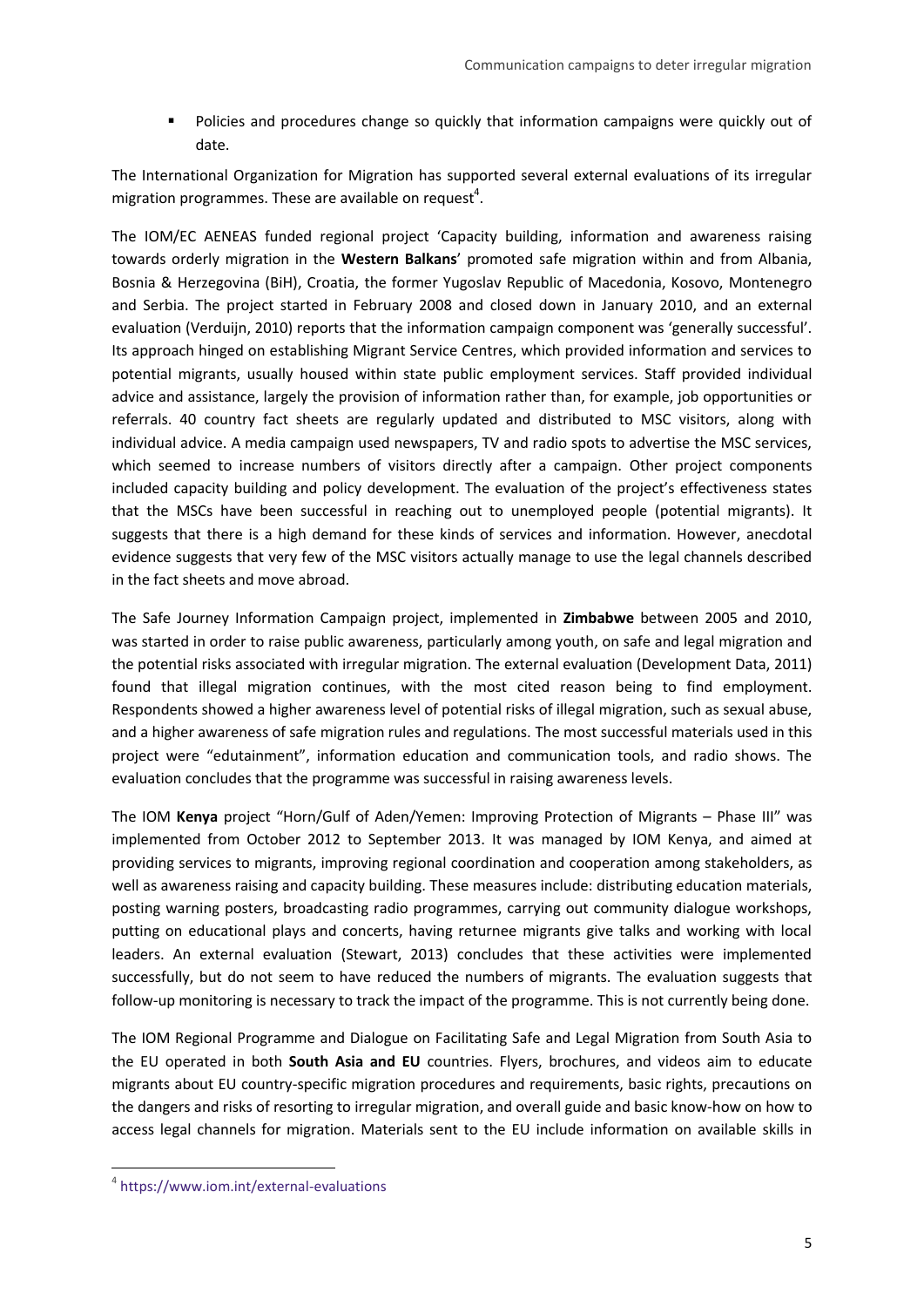South Asia to market them to EU employers and information on the overseas employment process in South Asia. Materials are available at centres and distributed through local regions. An external evaluation (Gera, 2011) notes that the lack of feedback mechanisms among target beneficiaries limits the assessment of the impact of the information campaign materials and services in terms of behaviour/perception change and knowledge acquired by target beneficiaries, and that irregular migration is itself extremely difficult to measure.

The pilot Transit and Irregular Migration Management project (TRIM) in **Libya** launched by the office of the International Organization for Migration (IOM) in Tripoli in 2006. The general objective of this pilot project was to enhance the local capacities to handle transit and irregular migration in Libya. The information campaign was limited to informing migrants in Libya about the existence of the Assisted Voluntary Return programme. This campaign consists of 10,000 leaflets distributed by the Tripoli office to selected embassies of African countries as well as to representatives from the Catholic Church in Tripoli. In turn, these institutions were supposed to distribute these leaflets directly to migrants and to community leaders who also disseminated them to the migrants of their community. An external evaluation (Gusev et al., 2008) concludes that leaflets are not distributed effectively, with many still in storage and some handed out once migrants are already in the AVR process, and that migrants do not seem to understand the role of IOM and the purpose of the AVR programme. The relative lack of knowledge about IOM and the AVR programme among the migrants suggests that campaigns based on traditional media such as leaflets, and by extension posters and TV advertisements, is not as effective in Libya as it might be in other countries. Consequently, the evaluation recommends that any new campaign should be community based, to maximise the possibility of reaching migrants and, thus strengthen its impact.

Paramjit (2012) describes an awareness raising campaign in **India** to deter irregular migration to Europe. In Jallandhar city, in the Punjab, irregular migrants are mostly unemployed, rural, males 21-30 years old. The Indian Centre for Research in Rural and Industrial Development (CRRID), with funding from the government of Belgium and assistance from IOM, organised 25 street fair/road shows in 15 villages, targeting up to 10,000 potential migrants in 2009. A second round of road shows were held six months later, 10 in the same villages and 20 in new villages, and with a slight shift of focus to educational institutions. These events consisted of performance, speeches, and a film showing, highlighting the problems of illegal migration and emphasising legal routes.

The project was deemed successful. During the second round of road shows the implementers conducted an opinion survey of attendees:

- 58 per cent responded positively to questions related to their awareness on migrationrelated issues, but a substantial number (42 per cent) were unreached.
- 90 per cent showed awareness on the pitfalls of illegal migration. This was a reflection on the success of the first set of road shows.
- 96 per cent of the respondents endorsed the awareness programme.
- Regarding the medium for the programme, there was a mixed set of suggestions seminars (25 per cent); media (16 per cent), announcements and advertisements (14 per cent) and theatre (11 per cent).
- Most respondents supported the continuation and/or extension of the programme.

The authors highlight that changing attitudes is a long-term process, and repetition of shows and messages is likely to be more successful.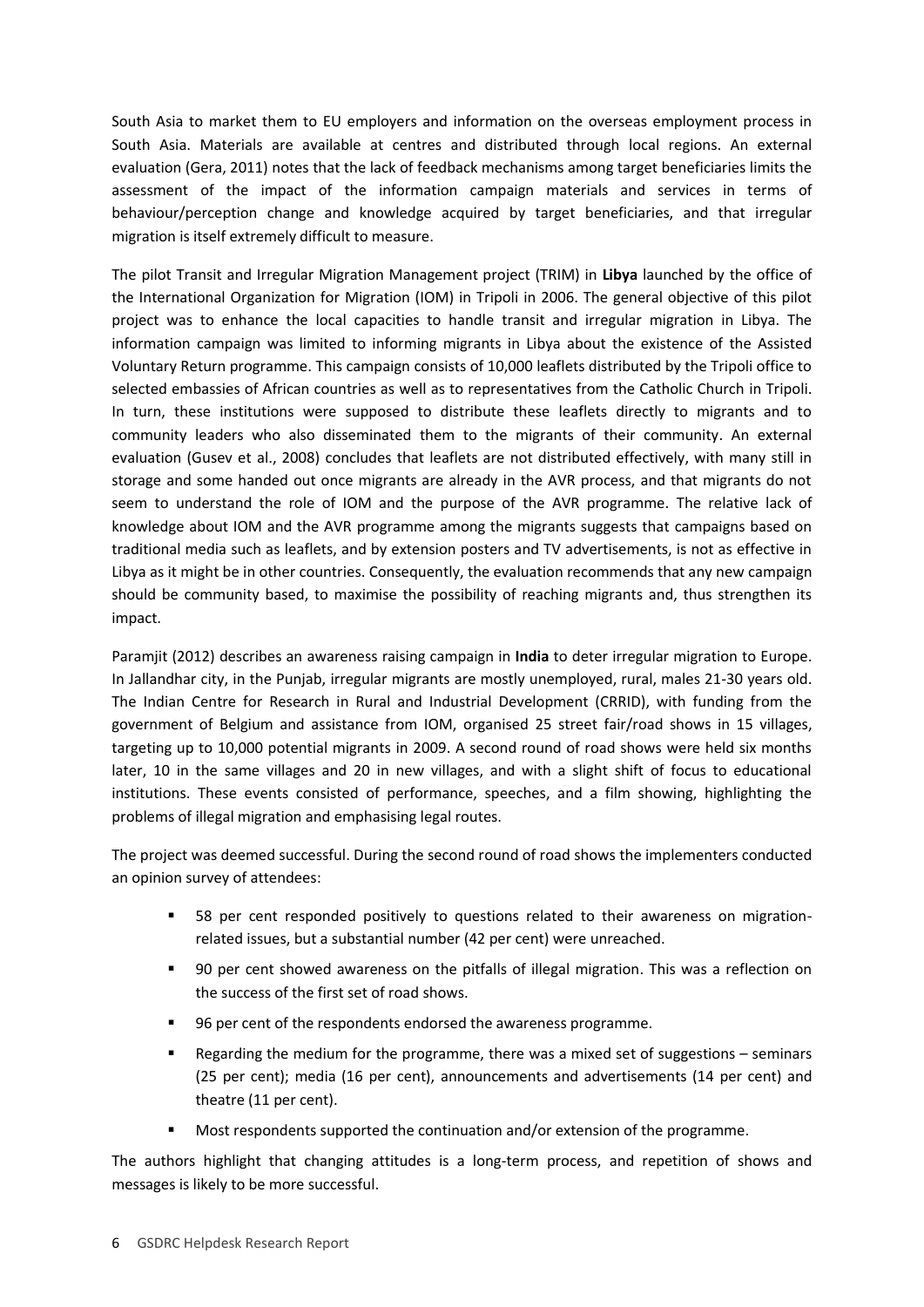In **Cameroon**, the IOM broadcast an official video framing the dangers of illegal migration on television for 10 days (Heller, 2014). Due to accessibility and the audience's lack of trust in official channels, they also disseminated information through informal means: flyers and books distributed by local NGOs and cybercafes, and awareness-raising performances in schools. However, this intervention had no impact evaluation (Heller, 2014). Heller (2014) recounts some anecdotal evidence which suggests that the campaign was not treated seriously by its intended audience, and is doubtful that it had any effect.

Carling and Hernández‐Carretero (2011) draw on policy measures and some ethnographic fieldwork in **Senegal** to examine the management of unauthorised migration in fishing boats from West Africa to the Canary Isles. They suggest that information campaigns have a limited effect on migration behaviour, for the following reasons:

- Potential migrants may consider themselves better informed about the risks than those producing the campaigns, especially fishermen familiar with the sea.
- When potential migrants perceive that information campaigns are driven by vested interests, they are likely to dismiss them as biased propaganda.
- Awareness campaigns may be irrelevant to prospective migrants who consider the attempt at changing their life to justify the risks involved.

## <span id="page-6-0"></span>**4. References**

- Carling, J., & Hernández‐Carretero, M. (2011). Protecting Europe and protecting migrants? Strategies for managing unauthorised migration from Africa. *The British Journal of Politics & International Relations, 13*(1), 42-58. <http://dx.doi.org/10.1111/j.1467-856X.2010.00438.x>
- Development Data (2011). *End of Project Evaluation of the Cross Border Mobility, Irregular Migration and HIV and AIDS: The Safe Journey Information Campaign 2005-2010.* IOM.
- European Migration Network (2012). *Practical Measures to Reduce Irregular Migration.* Synthesis Report. European Migration Network

[http://extranjeros.empleo.gob.es/es/redeuropeamigracion/Estudios\\_monograficos/EMN\\_Synthesis\\_](http://extranjeros.empleo.gob.es/es/redeuropeamigracion/Estudios_monograficos/EMN_Synthesis_Report_Irregular_Migration_October_2012.pdf) Report Irregular Migration October 2012.pdf

- Gera, W. (2011) *Regional Programme and Dialogue on Facilitating Safe and Legal Migration from South Asia to the European Union. Final Report- External Evaluation.* IOM.
- Gusev, E., Mokhova, S., Ustinov, R., Arenas S., G. (2008). *Evaluation of the Program for the Enhancement of Transit and Irregular Migration Management in Libya.* Sciences Po. IOM.
- Heller, C. (2014). Perception management–Deterring potential migrants through information campaigns. *Global Media and Communication,* 10(3), 303-318. <http://dx.doi.org/10.1177/1742766514552355>

Koser, K., & McAuliffe, M. (2013). *Establishing an Evidence‐Base for Future Policy Development on Irregular Migration to Australia.* Irregular Migration Research Program Occasional Paper Series, Department of Immigration and Citizenship.

[http://www.border.gov.au/ReportsandPublications/Documents/research/evidence-base-for-future](http://www.border.gov.au/ReportsandPublications/Documents/research/evidence-base-for-future-policy.pdf)[policy.pdf](http://www.border.gov.au/ReportsandPublications/Documents/research/evidence-base-for-future-policy.pdf)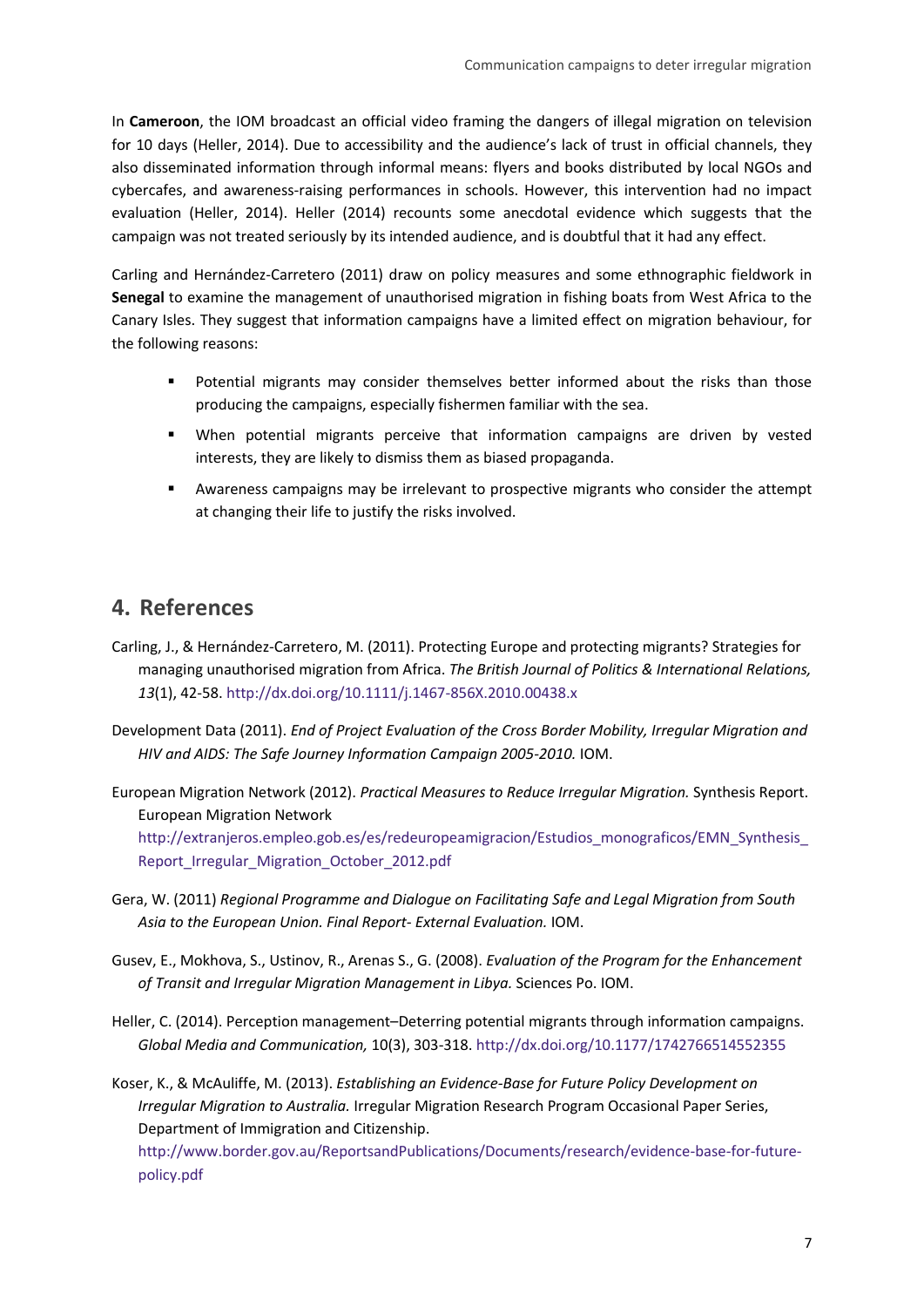- Kosnick, K. (2014). Mediating Migration: New Roles for (Mass) Media. InMedia. *The French Journal of Media and Media Representations in the English-Speaking World*, (5). <http://inmedia.revues.org/761>
- Lopez Lucia, E. (2015). *Early warning models for irregular migration* (GSDRC Helpdesk Research Report 1241). Birmingham, UK: GSDRC, University of Birmingham. <http://www.gsdrc.org/go/display&type=Helpdesk&id=1241>
- Paramjit, S. (2012). *Awareness and Information Dissemination: Lessons from a publicity campaign in the Punjab.* CARIM-India Research Report 2012/27. European University Institute Robert Schuman Centre for Advanced Studies[. http://cadmus.eui.eu/bitstream/handle/1814/24849/CARIM-India\\_RR2012-](http://cadmus.eui.eu/bitstream/handle/1814/24849/CARIM-India_RR2012-27.pdf?sequence=1) [27.pdf?sequence=1](http://cadmus.eui.eu/bitstream/handle/1814/24849/CARIM-India_RR2012-27.pdf?sequence=1)
- Pécoud, A. (2010). 'Informing Migrants to Manage Migration? An Analysis of IOM's Information Campaigns'. In M. Geiger & A. Pécoud (Eds.) *The Politics of International Migration Management.* Palgrave Macmillan[. http://www.freelists.org/archives/colombiamigra/06-](http://www.freelists.org/archives/colombiamigra/06-2013/pdf4LDT5DyS9G.pdf#page=194) [2013/pdf4LDT5DyS9G.pdf#page=194](http://www.freelists.org/archives/colombiamigra/06-2013/pdf4LDT5DyS9G.pdf#page=194)
- Stewart, R. (2013). *Independent Evaluation of IOM's Project "Horn/Gulf of Aden/Yemen: Improving Protection of Migrants – Phase III" Final Evaluation Report.* IOM.
- UNHCR (2011). 'Chapter 10: Information strategy'. In *Refugee Protection and Mixed Migration: The 10- Point Plan in Action.* United Nations High Commissioner for Refugees, Geneva. <http://www.unhcr.org/50a4c2289.pdf>
- Verduijn, R. (2010). *External Evaluation. IOM Project: Capacity Building, Information And Awareness Raising Towards Orderly Migration In The Western Balkans.* STAKE house International HB.

#### **Key websites**

- **Bali Process Bali Process Handbook on Addressing Irregular Migration through Effective** Information Campaigns: [http://www.baliprocess.net/regional-support-office/handbook-on](http://www.baliprocess.net/regional-support-office/handbook-on-creating-effective-information-campaigns)[creating-effective-information-campaigns](http://www.baliprocess.net/regional-support-office/handbook-on-creating-effective-information-campaigns)
- IOM External Evaluations:<https://www.iom.int/external-evaluations>

## **Expert contributors**

Paul Statham, University of Sussex Eiko Thielemann, London School of Economics Antoine Pécoud, SciencesPo Christophe Franzetti, Institute of Migration

## **Suggested citation**

Browne, E. (2015). *Impact of communication campaigns to deter irregular migration* (GSDRC Helpdesk Research Report 1248). Birmingham, UK: GSDRC, University of Birmingham.

## **About this report**

This report is based on 4.5 days of desk-based research. It was prepared for the UK Government's Department for International Development, © DFID Crown Copyright 2015. This report is licensed under